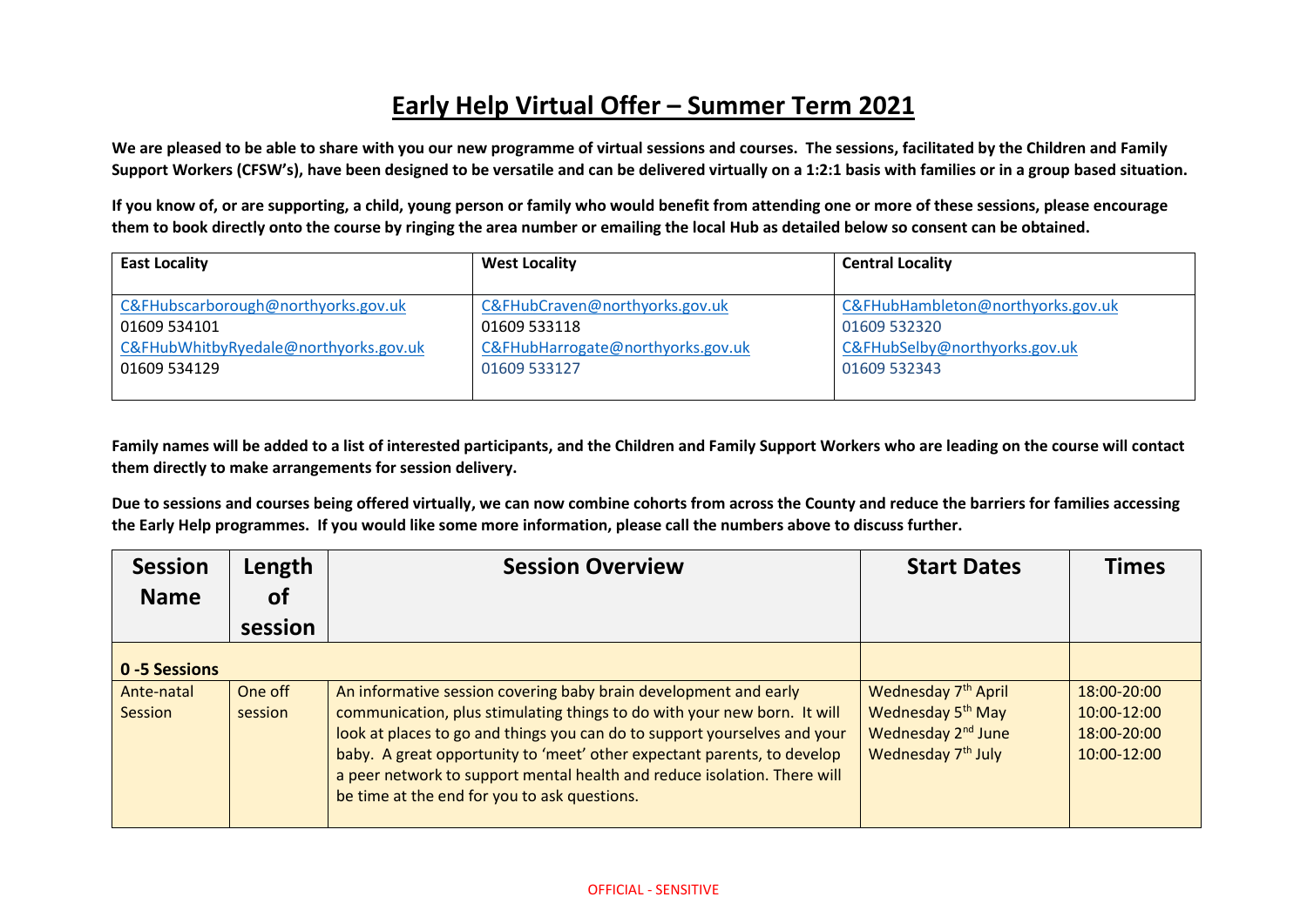| <b>Amazing</b><br><b>Babies</b>    | 5 week<br>programme | A five-week programme aimed at ante-natal to 1 year olds which includes<br>information, advice and support on brain development; early<br>development and the importance of the first 1000 days in your baby's life;<br>responsive parenting and attachments; the importance of play and early<br>communication. It will also include ideas around play and interactions for<br>babies' development, and a special session for parents on well-being and<br>mindfulness. | <b>Call for further details</b>                                                                   |                                           |
|------------------------------------|---------------------|--------------------------------------------------------------------------------------------------------------------------------------------------------------------------------------------------------------------------------------------------------------------------------------------------------------------------------------------------------------------------------------------------------------------------------------------------------------------------|---------------------------------------------------------------------------------------------------|-------------------------------------------|
| <b>Terrific</b><br><b>Toddlers</b> | 6 week<br>programme | An online course to support parents with the development and parenting<br>of their toddlers. The main aim of the course is to empower parents to<br>give their children the best start in lifelong learning, through play,<br>interaction and a quality home learning environment. This will help to<br>ensure that their child is ready for school and ready for life.                                                                                                  | Thursday 15 <sup>th</sup> April<br>Friday 16 <sup>th</sup> April<br>Monday 7 <sup>th</sup> June   | 13:00-14:00<br>09:30-10:30<br>13:30-14:30 |
| <b>Primary Age Sessions</b>        |                     |                                                                                                                                                                                                                                                                                                                                                                                                                                                                          |                                                                                                   |                                           |
| Switch                             | 6 week<br>programme | Switch is for young people aged 8 - 11 years and aims to develop their<br>self-confidence and social skills through building self-esteem,<br>understanding friendships, teamwork and safe relationships.<br>The sessions have lots of games, crafts and fun activities.                                                                                                                                                                                                  | Tuesday 13 <sup>th</sup> April<br>Wednesday 19 <sup>th</sup> May<br>Tuesday 22 <sup>nd</sup> June | 16:15-17:15<br>16:15-17:15<br>16:15-17:15 |
| <b>Heads Up</b>                    | 6 week<br>programme | Heads Up is for children aged 4 - 7 years and is run over six sessions.<br>Sessions will last approximately one hour. Each session will have a theme<br>covering self-esteem, emotions, anxiety, anger, friendships and safe<br>relationships and being kind. Each week there will be a mixture of stories,<br>games and activities.                                                                                                                                     | Tuesday 20 <sup>th</sup> April<br>Wednesday 21st April<br>Thursday 10 <sup>th</sup> June          | 16:30-17:30<br>16:00-17:00<br>16:30-17:30 |
| Create<br>Confidence               | 6 week<br>programme | A course designed to offer emotional support for primary school aged<br>children who have been in family situations with historic domestic abuse.<br>The sessions provide activities for the children to explore emotions and<br>feelings about the past trauma and provides them with coping strategies.                                                                                                                                                                | Tuesday 13 <sup>th</sup> April<br>Thursday 10 <sup>th</sup> June                                  | 16:00-17:00<br>16:00-17:00                |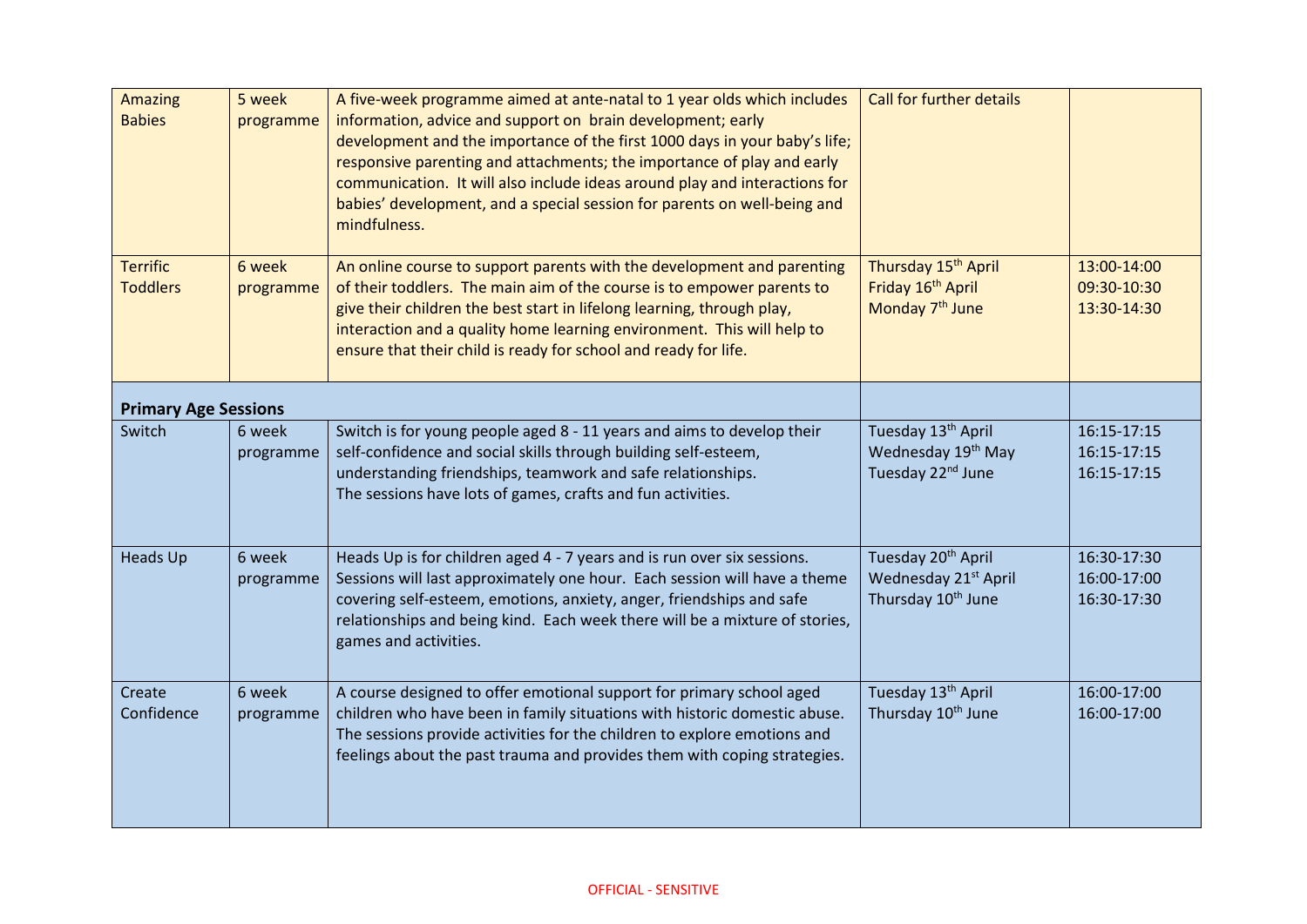| <b>Youth Sessions</b> |                               |                                                                                                                                                                                                                                                                                                                                                                                                                                                                                                                                                                                                                                                                                                                                                  |                                                                                                                                                                    |                                                          |
|-----------------------|-------------------------------|--------------------------------------------------------------------------------------------------------------------------------------------------------------------------------------------------------------------------------------------------------------------------------------------------------------------------------------------------------------------------------------------------------------------------------------------------------------------------------------------------------------------------------------------------------------------------------------------------------------------------------------------------------------------------------------------------------------------------------------------------|--------------------------------------------------------------------------------------------------------------------------------------------------------------------|----------------------------------------------------------|
| Create<br>Confidence  | 6 week<br>programme           | A course designed to offer emotional support for secondary school aged<br>children who have been in family situations with historic domestic abuse.<br>The sessions provide activities for the children to explore emotions and<br>feelings about the past trauma and provides them with coping strategies.                                                                                                                                                                                                                                                                                                                                                                                                                                      | Wednesday 14th April<br>Wednesday 10 <sup>th</sup> June                                                                                                            | 16:00-17:00<br>16:00-17:00                               |
| LGBTQ+                | Weekly<br>drop-in<br>sessions | The relaxed sessions are designed to be flexible so young people can drop<br>in and out as needed. The group looks for opportunities for the young<br>people to gain insight into the support available. The sessions offer<br>information on well-being, identity, sexual health and support from the<br>wider community. The team work closely with MESMAC, who can offer<br>specialised support. Distance meet ups in small groups have been<br>arranged so that we can get together outside of the virtual world too!                                                                                                                                                                                                                        | Call for further details                                                                                                                                           |                                                          |
| <b>Girls Group</b>    | 6 week<br>programme           | The sessions cover a host of topics including body image, managing stress,<br>keeping safe, dealing with emotions, healthy relationships and much<br>more. The sessions provide an opportunity for young people to learn new<br>things, have fun and meet new friends. The aim of the sessions is to<br>improve emotional and mental health; improve knowledge on healthy<br>friendships and relationships and, where age appropriate, provide<br>information on sexual health and contraception. The course is designed<br>to ensure young people have a better understanding of risk taking<br>activities, substance misuse and antisocial behaviours, and an increased<br>knowledge on how to improve confidence, self-esteem and resilience. | 10-14 years old<br>Thursday 6 <sup>th</sup> May<br>Tuesday 8 <sup>th</sup> June<br>14-18 years old<br>Monday 19 <sup>th</sup> April<br>Monday 7 <sup>th</sup> June | 16:00-17:00<br>16:00-17:00<br>16:00-17:00<br>16:00-17:00 |
| Youthability          | Weekly<br>drop-in<br>sessions | Youthability is a youth club for young people aged 11-25 years with<br>special educational needs and disabilities, offering inclusive activities for<br>young people to enjoy and achieve.                                                                                                                                                                                                                                                                                                                                                                                                                                                                                                                                                       | Call for further details                                                                                                                                           |                                                          |
| Switch                | 6 week<br>programme           | The Switch programme for the 11+ age group is designed to help young<br>people build self-confidence and develop their social, emotional and<br>mental health. The Switch programme has been created to be run in<br>small groups for six sessions. The content includes interactive activities,<br>fun ice-breakers and games which mean they are engaging for the young<br>people. The topics covered include self-esteem, managing strong<br>feelings, kindness and friendships, team work, anger, anxiety, self-<br>confidence, self-care and mindfulness.                                                                                                                                                                                   | Thursday 29 <sup>th</sup> April<br>Monday 14 <sup>th</sup> June                                                                                                    | 16:15-17:15<br>16:15-17:15                               |

## OFFICIAL - SENSITIVE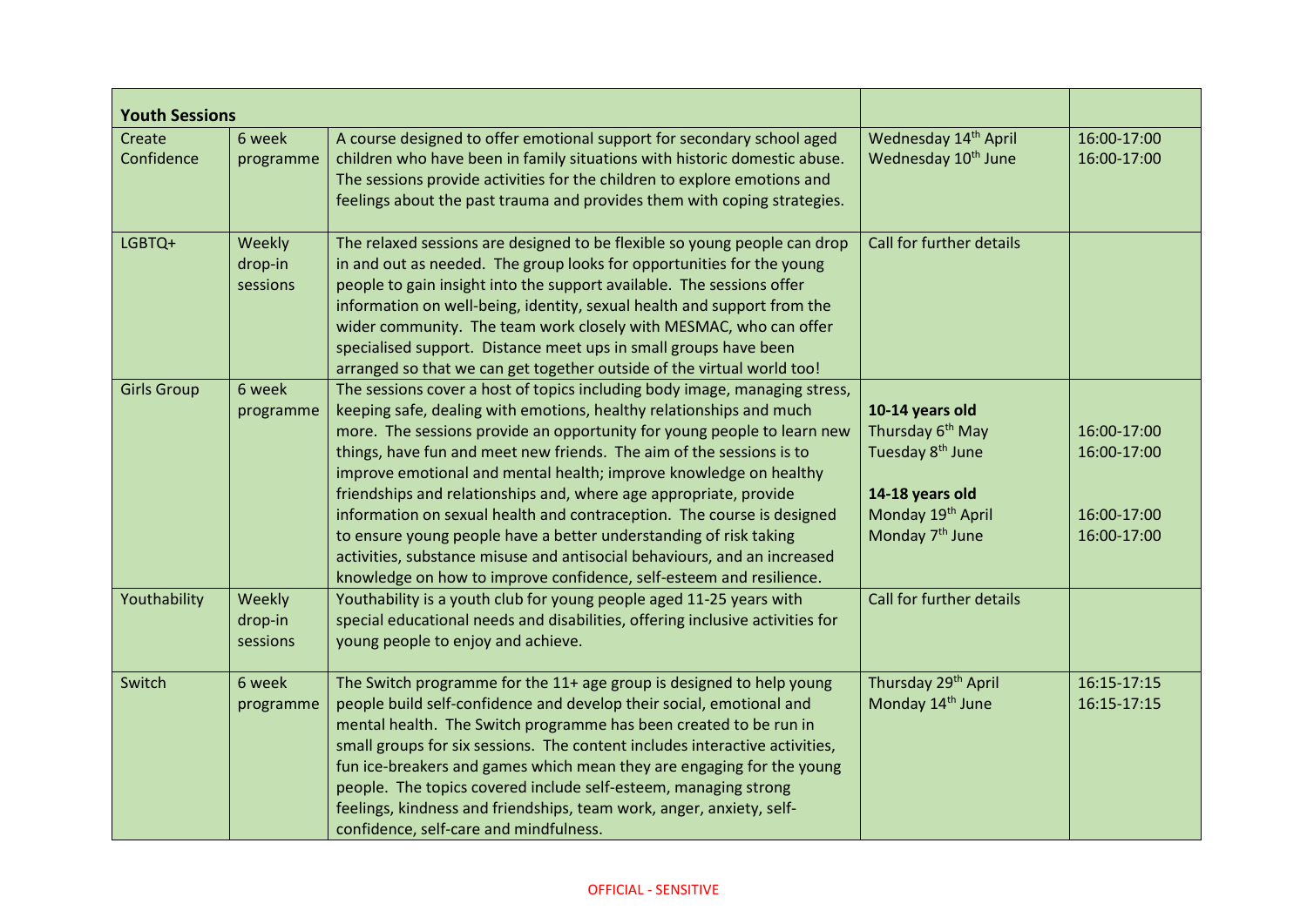| <b>Parenting</b>                                                          |                                                                                |                                                                                                                                                                                                                                                                                                                                                                                                                           |                                                                                                                                                                                 |                                                                                        |
|---------------------------------------------------------------------------|--------------------------------------------------------------------------------|---------------------------------------------------------------------------------------------------------------------------------------------------------------------------------------------------------------------------------------------------------------------------------------------------------------------------------------------------------------------------------------------------------------------------|---------------------------------------------------------------------------------------------------------------------------------------------------------------------------------|----------------------------------------------------------------------------------------|
| <b>Young Parents</b>                                                      | Weekly<br>drop-in<br>sessions                                                  | Sessions where young parents can meet together to share experiences,<br>gain information and to discuss any issues of interest or concern.                                                                                                                                                                                                                                                                                | <b>Call for further details</b>                                                                                                                                                 |                                                                                        |
| <b>Supporting</b><br>Emotional<br>Well-being                              | 6 week<br>programme                                                            | A six-week course which aims to support parents to understand and<br>develop their own positive emotional health and well-being, whilst<br>building a support network with other parents.<br>Each week the session looks at key themes including anxiety; self-esteem;<br>communication; conflict; dealing with change; 5 ways to well-being.                                                                             | Wednesday 21 <sup>st</sup> April<br>Thursday 22 <sup>nd</sup> April<br>Friday 23rd April<br>Monday 14th June<br>Tuesday 15 <sup>th</sup> June<br>Thursday 17 <sup>th</sup> June | 19:00-20:00<br>19:00-20:00<br>10:00-11:00<br>19:00-20:00<br>10:00-11:00<br>19:00-20:00 |
| <b>Helping</b><br><b>Teenagers</b><br>with<br>Emotional<br>Well-being     | A one off<br>session, or<br>can be<br>combined<br>with other<br>courses        | A session looking at the emotional well-being of teenagers. This session<br>covers teenage hormones and stresses; day to day pressures and anxiety;<br>depression; concerning behaviour. Information is also provided to help<br>parents to support their teenager. The session lasts up to 1 hour<br>depending on discussion and includes YouTube clips.<br>The session can be delivered as a group or on a 1:2:1 basis. | Monday 17 <sup>th</sup> May<br>Monday 21 <sup>st</sup> June                                                                                                                     | 10:00-11:00<br>17:00-18:00                                                             |
| <b>Risk Taking</b><br><b>Behaviour</b>                                    | A one off<br>session, or<br>can be<br>combined<br>with other<br><b>courses</b> | This session offers an insight into why teenagers take risks. The sessions<br>are complemented by videos and exercises for parents and carers to help<br>them to understand challenging behaviours and obtain advice on coping<br>strategies.                                                                                                                                                                             | Tuesday 11 <sup>th</sup> May<br>Tuesday 15 <sup>th</sup> June                                                                                                                   | 10:00-11:00<br>17:00-18:00                                                             |
| <b>Managing</b><br>Challenging<br><b>Behaviour in</b><br><b>Teenagers</b> | Two<br>sessions, or<br>can be<br>combined<br>with other<br>courses             | Two x 1 hour sessions looking at how teenagers develop and change.<br>The course offers support and ideas for parents to enjoy a better<br>relationship with their teenager. The sessions aim to give advice and<br>tools to improve communication, develop stronger relationships whilst<br>providing de-escalation strategies.                                                                                          | Tuesday 20 <sup>th</sup> April<br>Tuesday 8 <sup>th</sup> June                                                                                                                  | 10:00-11:00<br>17:00-18:00                                                             |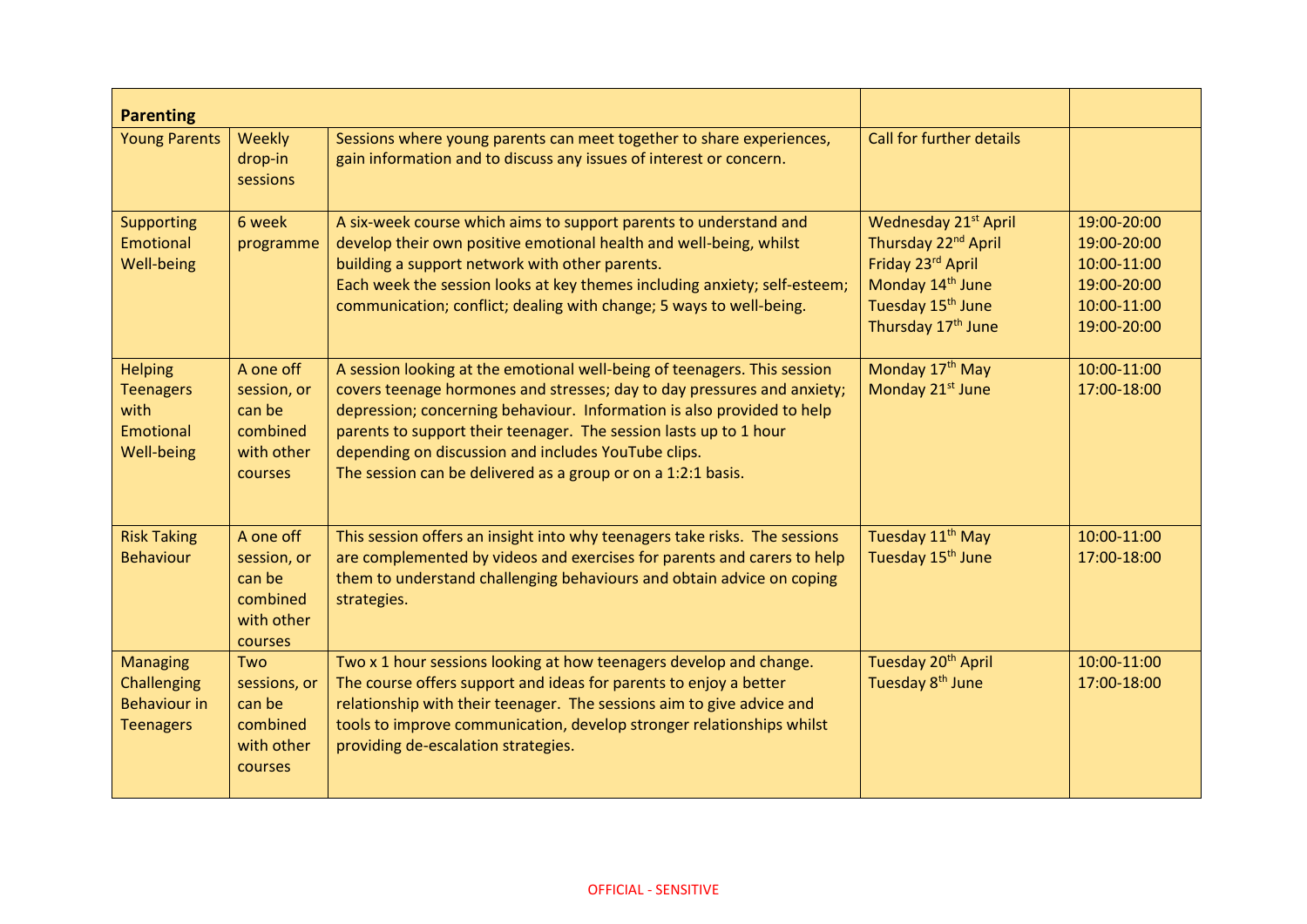| <b>Tips and Hints</b><br>on Parenting<br>a Teenager | A one off<br>session, or<br>can be<br>combined<br>with other<br>courses        | Ideas and tips for addressing some of the challenges you may face as a<br>parent of a teenager. The session covers communication, hormones,<br>sleep, challenging behaviour and much more. This would be a good<br>session for all parents and carers.                                                                                                                                                                                                                                                                        | Tuesday 27 <sup>th</sup> April<br>Thursday 27th May                                                                                                                   | 10:00-11:00<br>17:00-18:00                                              |
|-----------------------------------------------------|--------------------------------------------------------------------------------|-------------------------------------------------------------------------------------------------------------------------------------------------------------------------------------------------------------------------------------------------------------------------------------------------------------------------------------------------------------------------------------------------------------------------------------------------------------------------------------------------------------------------------|-----------------------------------------------------------------------------------------------------------------------------------------------------------------------|-------------------------------------------------------------------------|
| It Takes Two-<br>Parental<br><b>Conflict</b>        | A one off<br>session, or<br>can be<br>combined<br>with other<br><b>courses</b> | For lots of children parental conflict is part of everyday life and more<br>often than not parents are not aware of the potential impact it has on<br>their children. Work, finances and household chores are just a few of the<br>competing elements that can cause tensions to rise, disagreements to<br>escalate and arguing to become commonplace. These sessions will help<br>families recognise and understand the impact of parental conflict on their<br>child's well-being and enable them to make positive changes. | Monday 19 <sup>th</sup> April<br>Wednesday 12 <sup>th</sup> May<br>Wednesday 9 <sup>th</sup> June<br>Thursday 15 <sup>th</sup> July                                   | 18:00-19:00<br>10:00-11:00<br>14:00-15:00<br>18:00-19:00                |
| Incredible<br>Years<br>1-3 years old                | 8 week<br>course                                                               | The Incredible Years evidence based parenting programme focuses on<br>strengthening parenting competencies and fostering parent involvement<br>in children's school experiences, to promote children's academic, social<br>and emotional skills and reduce conduct problems. Sessions are aimed at<br>parents/carers with children aged 1-3 years.                                                                                                                                                                            | Wednesday 28 <sup>th</sup> April<br>Thursday 20 <sup>th</sup> May                                                                                                     | 19:00-20:30<br><b>TBC</b>                                               |
| Incredible<br>Years<br>3-8 years old                | 8 week<br>course                                                               | The Incredible Years evidence based parenting programs focus on<br>strengthening parenting competencies and fostering parent involvement<br>in children's school experiences, to promote children's academic, social<br>and emotional skills and reduce conduct problems. Sessions are aimed at<br>parents/carers with children aged 3-8 years.                                                                                                                                                                               | Tuesday 4 <sup>th</sup> May<br>Thursday 13 <sup>th</sup> May<br>Wednesday 19 <sup>th</sup> May                                                                        | 19:00-20:30<br>13:00-14:30<br>10:00-11:30                               |
| <b>Nurturing</b><br>Programme                       | 5 week<br>course                                                               | This course is a condensed version of the evidence based Family Links<br>Course. The course is designed to empower parents to build positive<br>relationships, encourage co-operative behaviour and develop resilience,<br>empathy and self-esteem in themselves and in their children.                                                                                                                                                                                                                                       | Tuesday 20 <sup>th</sup> April<br>Thursday 22 <sup>nd</sup> April<br>Wednesday 9 <sup>th</sup> June<br>Wednesday 9 <sup>th</sup> June<br>Monday 14 <sup>th</sup> June | 10:30-11:30<br>13:00-14:00<br>10:30-11:30<br>18:00-19:00<br>13:00-14:00 |